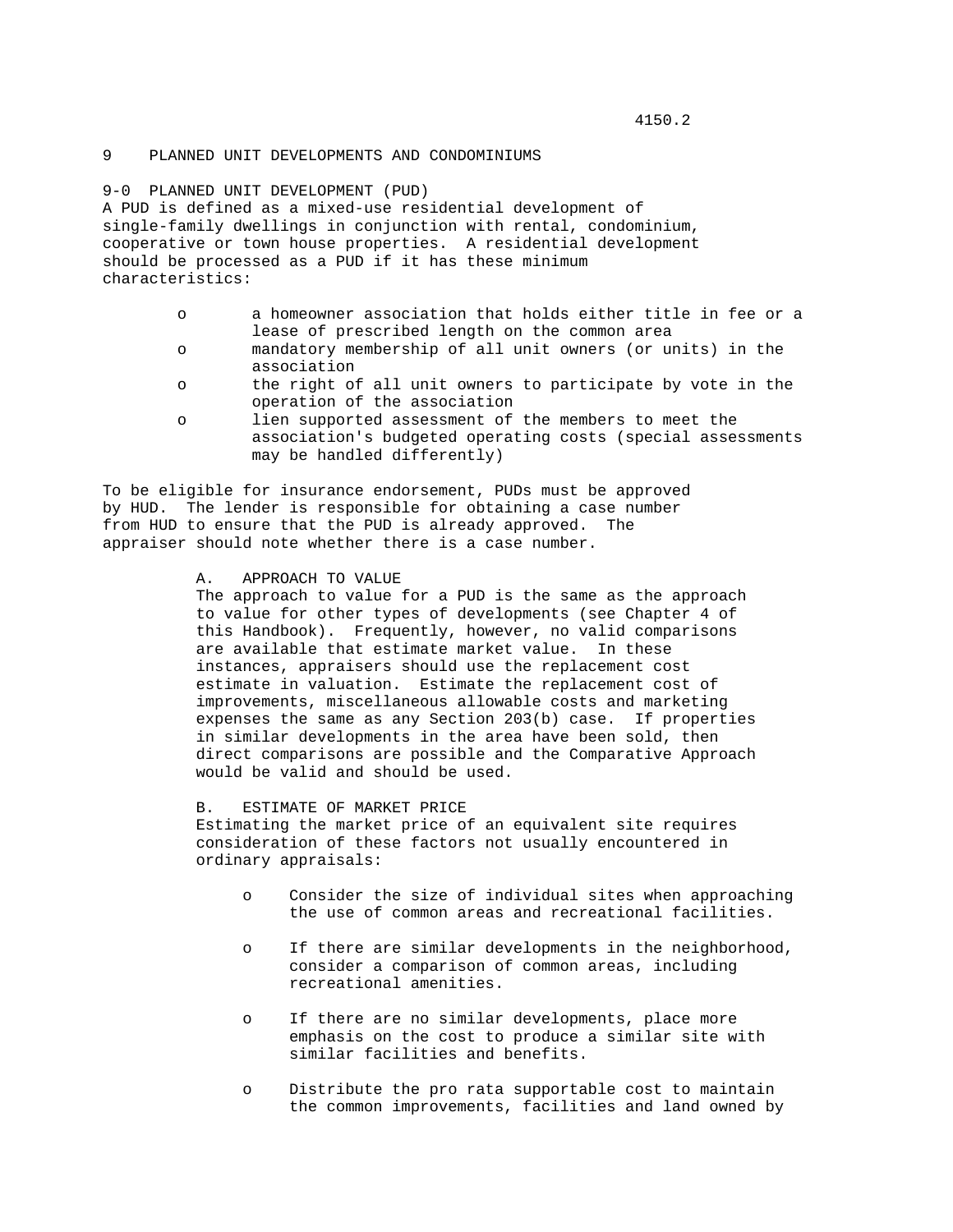the homeowner's association to each site in the development (subdivision) and add it to the estimated value.

```
 9-1
```

```
 4150.2
```
- o To reflect additional amenities to the common areas, include an estimate on the Marshall and Swift Form 1007. On line 32, cross out "landscaping cost" and enter additional amenities".
- o Consider maintenance charges regarding cluster arrangements. For example, note whether the advantages of cluster arrangements are negated by high maintenance charges.
- o Before performing the assignment, check with the lender to ascertain that the project is on an approved list maintained by the Home Ownership Center (HOC). Check the URAR item indicating that the property is within a PUD project.

### 9-1 CONDOMINIUMS

A condominium is a form of fee ownership or long-term leasehold of separate units or portions of multiunit buildings that provides for formal filing and recording of a divided interest in real property. In contrast to a PUD, a joint share in ownership of the common area is part of the mortgaged property, and therefore, constitutes a measure of the security backing the mortgage loan. FHA's interest is therefore more immediate and direct with respect to the common areas of condominiums than those of PUDS.

Before performing the assignment, the appraiser must check with the lender to ascertain that the project is on an approved list maintained by the HOC or by a DE underwriter who has performed a spot condominium approval. The appraiser must check the URAR item indicating that the property is within a condominium project, and therefore, eligible for FHA endorsement.

# A. DEFINITIONS

 Mortgage: a lien covering a fee interest or eligible leasehold interest in a one-family unit in a project, together with an undivided interest in the common areas and facilities serving the project.

 Family Unit: a one-family unit including the undivided interest in the common areas and facilities and such restricted common areas and facilities as may be designated.

 Common Areas and Facilities: areas that are for the use and enjoyment of the owners of family units located in the project, including the land, roof, main walls, elevators, staircases, lobbies, halls, parking spaces and community and commercial facilities.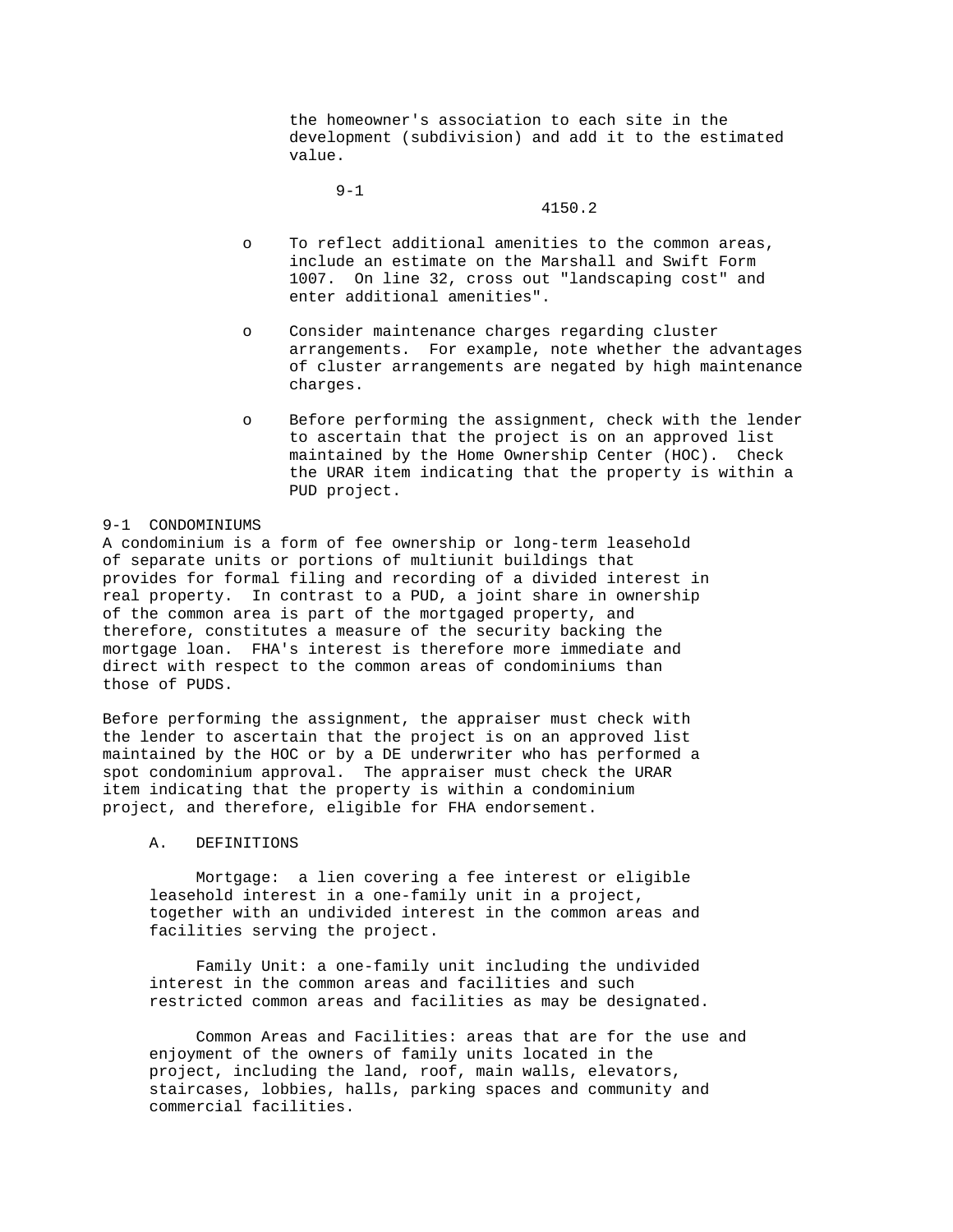Restricted or Limited Common Areas and Facilities: areas and facilities restricted for use by a particular family unit or number of family units.

 Project: a structure or structures containing four or more units.

 Conversion: the creation of the condominium as of the date when all of the documents necessary to create a condominium regime have been recorded under state and/or local law.

 $9 - 2$ 

4150.2, CHG-1

 Bona fide Tenants' Organization: an association formed by the tenants to promote their interest in a particular project whose membership is open to each tenant and whose requirements apply equally to each tenant.

 Condominium Fee (Assessment): the apportionment of common expenses that are to be charged to a unit owner in a manner to be determined in the declaration or by laws. The charge may include costs for utilities on individual units and on common use buildings, security requirements, salaries for employees of the association and repairs to common facilities.

# $(9-1)$

# B. APPROACH TO VALUE

 The approach to value for a single unit in a condominium project is similar to that for other home mortgage programs. As in other home mortgage appraisals, value indications from the Sales Comparison and Income Capitalization Approaches are developed and considered (see Chapter 4 of this Handbook). The cost approach can not be performed for a condominium unit.

 1. Sales Comparison Approach The appraiser should obtain sales data from any other units in the project and from other competitive condominium projects, including adjustments because of site factors, such as:

- o differences in views from the unit
- o proximity to recreation areas (swimming pools, clubhouses, tennis courts, etc.)
- o proximity to odors and the nuisance of incinerators proximity to garbage chutes or refuse areas proximity to noisy pumps or boiler rooms

Adjustments must also be made for the following:

o differences in physical improvements within